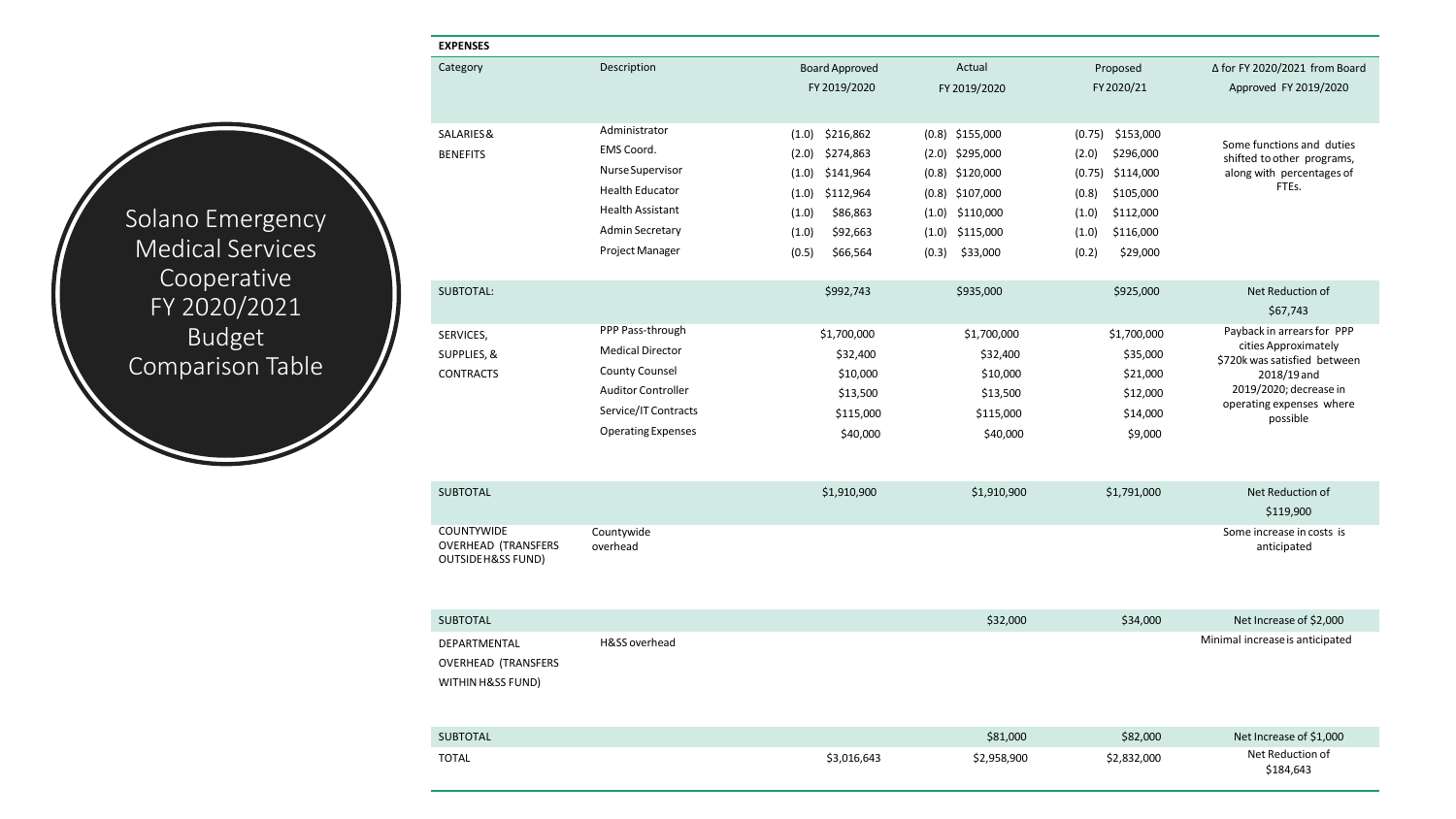**REVENUE** Source Research Control of the Description Control of the Description Adopted Source Research Adopted Source P FY2019/2020 Actual FY 2019/2020 Proposed FY2020/21 LICENSES, PERMITS EOA Franchise Fee; \$562,500 \$500,000 \$550,000 & FRANCHISE **LII Trauma Designation Fees** \$200,000 \$150,000 \$150,000 \$150,000 \$150,000 \$150,000 LIII Trauma Designation Fees **1990 12:30 12:30 12:30 12:30 12:30 12:30 12:30 12:30 12:30 12:30 12:30 12:30 12:30** STEMI Designation Fees (x2)  $\begin{vmatrix} 5 & 20,000 \\ 20,000 \end{vmatrix}$   $\begin{vmatrix} 5 & 20,000 \\ 5 & 20,000 \end{vmatrix}$   $\begin{vmatrix} 5 & 20,000 \\ 5 & 20,000 \end{vmatrix}$ EDAP Designation Fees (x3)  $\begin{vmatrix} 5 & 15,000 \\ 15 & 15,000 \end{vmatrix}$   $\begin{vmatrix} 5 & 15,000 \\ 15 & 15,000 \end{vmatrix}$   $\begin{vmatrix} 5 & 15,000 \\ 15 & 15,000 \end{vmatrix}$ Stroke Designation Fees (x4)  $\begin{vmatrix} 5 & 40,000 \\ -5 & 40,000 \end{vmatrix}$   $\begin{vmatrix} 5 & -2 \\ -1 & -1 \end{vmatrix}$   $\begin{vmatrix} 5 & 24,000 \\ -5 & -1 \end{vmatrix}$ Base Station Designation (x4) \$ 20,000 \$ 20,000 \$ 24,000 BLS Ambulance/Provider Fees \$ 13,000 \$ 13,000 \$ 13,000 \$ 15,000 CCT Ambulance Provider Fees  $\begin{vmatrix} 5 & 37,500 \\ 5 & 37,500 \end{vmatrix}$   $\begin{vmatrix} 5 & 37,500 \\ 5 & 37,500 \end{vmatrix}$   $\begin{vmatrix} 5 & 45,000 \\ 5 & 45,000 \end{vmatrix}$ Air Ambulance Permit 2000 \$ 3,500 \$ 3,500 \$ 4,200 \$ 4,200 Paramedic Accreditation EMT Certification/Registration Mobile Intensive Care Nurse  $\frac{1}{2}$  \$ 17,500 \$ 30,000 Ambulance Inspection \$ 10,000 \$ 10,000 \$ 11,000 RFP Award Fee \$100,000 \$ - - - Out-of-County Trauma Fee \$ 75,000 \$ - - - SUBTOTAL: \$1,189,000 \$836,500 \$985,200 FINES, FORFEITURES, PENALTIES & ASSESSMENTS Anticipated fines for violations  $\begin{vmatrix} 5 & 20,000 \\ 2 & 20,000 \end{vmatrix}$   $\begin{vmatrix} 5 & 20,000 \\ 2 & 20,000 \end{vmatrix}$   $\begin{vmatrix} 5 & 16,000 \\ 2 & 20,000 \end{vmatrix}$ PASSTHROUGH REVENUE | PPP Pass-Through \$1,700,000 \$1,700,000 \$1,700,000 \$1,700,000 \$1,700,000 \$1,700,000 \$1,700,000 GRANT & ALLOCATIONS & DESIGNATED FUNDING Maddy Fund Admin. \$ 90,903 \$ 90,903 \$ 90,900 \$ 90,900 \$ 95,000 \$ 55,000 \*COVID-19  $\bigcup$ TRANSFERSFROM RESERVES | Carryover from previous years | \$9,240 \$51,500 \$60,800 \$60,800 REVENUE FROM USE OF MONEY/PROPERTY Interest earned on allocations and reserves \$ 7,500 \$10,000 \$15,000 TOTAL \$3,016,643 \$2,832,000 \$2,832,000 \$2,832,000 \$3,016,643 \$3,016,643 \$2,958,900 \$2,832,000 \$2,832,000 \$2,832

Solano Emergency Medical Services Cooperative FY 2020/2021 Budget Comparison Table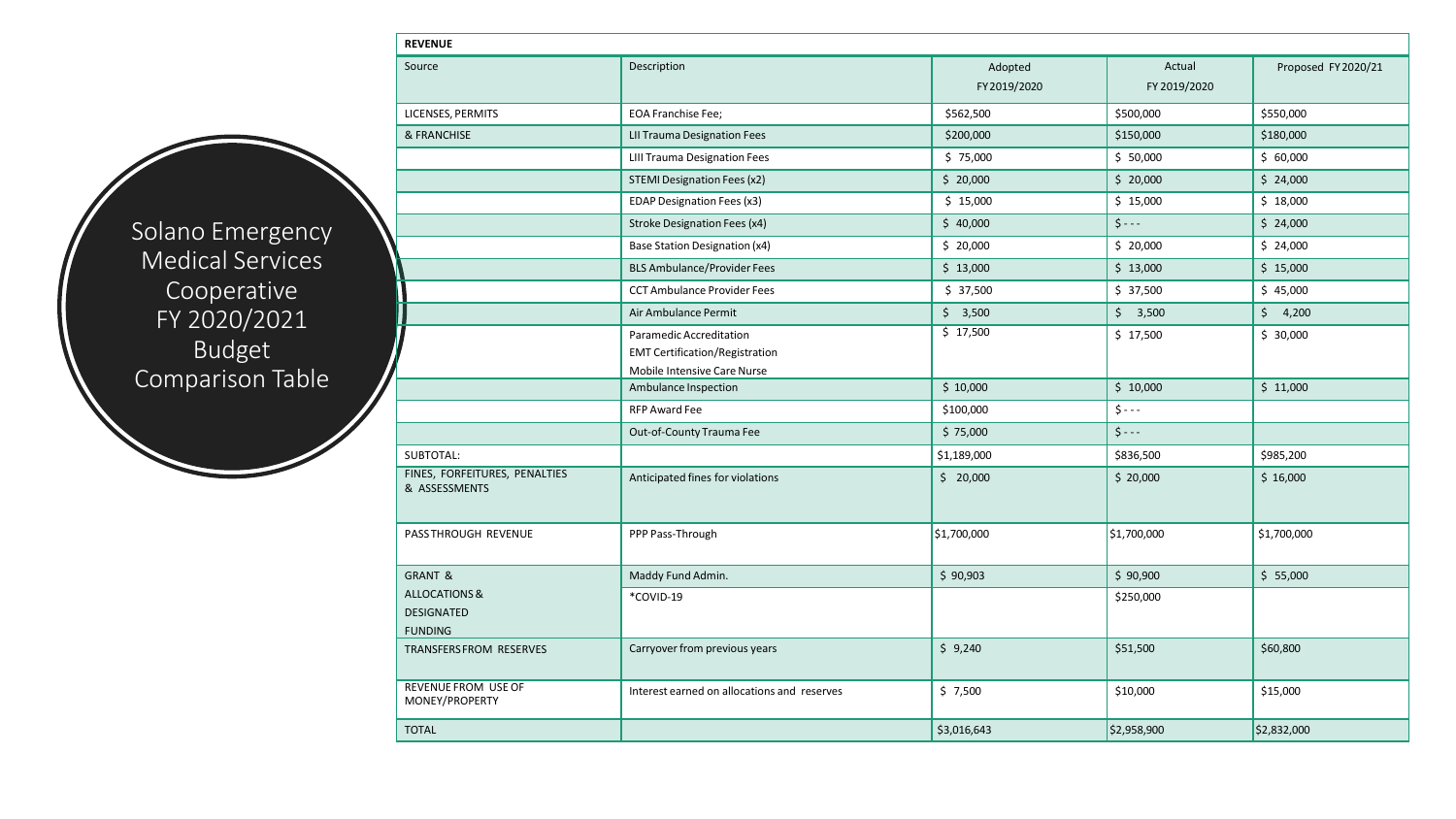| <b>HISTORICAL RESERVE BALANCE</b> |           |           |           |           |           |           |           |           |  |  |
|-----------------------------------|-----------|-----------|-----------|-----------|-----------|-----------|-----------|-----------|--|--|
| 2010/11                           | 2011/12   | 2012/13   | 2013/14   | 2014/15   | 2015/16   | 2016/17   | 2017/18   | 2018/19   |  |  |
| \$86,535                          | \$114.896 | \$110.020 | \$102,925 | \$348,761 | \$592.702 | \$575.045 | \$543,284 | \$217,369 |  |  |

Solano Emergency Medical Services Cooperative FY 2020/2021 Budget Comparison Table

| <b>STAFFING ASSIGNMENTS</b>          |            |                                             |
|--------------------------------------|------------|---------------------------------------------|
| <b>Classification</b>                | #FTEs      | Programs/Projects/Assignments               |
| <b>Health Assistant</b>              | 1.0        | Personnel Certification/Accreditation       |
| <b>Health Education Specialist</b>   | 0.8        | Specialty System Data Management            |
| Administrative Secretary             | 1.0        | Clerk of the Board/Agency Administration    |
| <b>EMS Coordinator</b>               | 2.0        | Policy, Procedure, Protocol, Investigations |
| <b>Project Manager</b>               | 0.2        | <b>Fiscal Functions</b>                     |
| Clinic Registered Nurse, Sr.         | 0.75       | Trauma, STEMI, EDAP, Liaison, etc.          |
| <b>Health Services Administrator</b> | 0.75       | Agency Oversight and Administration         |
| <b>EMS Medical Director</b>          | Contractor | <b>Medical Control and Oversight</b>        |
| Total:                               | 6.5        |                                             |

| <b>AGENCY PROGRAM CONTACTS</b> |                                      |                                                              |  |  |  |  |  |  |
|--------------------------------|--------------------------------------|--------------------------------------------------------------|--|--|--|--|--|--|
| <b>Name</b>                    | <b>Title</b>                         | Assignments                                                  |  |  |  |  |  |  |
| Sylvia Ozuna                   | <b>Certification Specialist</b>      | Process EMT certifications and Paramedic accreditations      |  |  |  |  |  |  |
| Colleen Hogan                  | Data Specialist                      | EMS, STEMI, Stroke, and Trauma data analysis, trending       |  |  |  |  |  |  |
| Rachelle Canones               | Clerk of the Board                   | Maintain SEMSC materials, schedules, correspondence          |  |  |  |  |  |  |
| Keith Erickson                 | <b>EMS Coordinator</b>               | Develop policies, procedures, protocols; investigations, etc |  |  |  |  |  |  |
| Ben Gammon                     | <b>EMS Coordinator</b>               | EOA enforcement, monitoring, resource requesting, etc.       |  |  |  |  |  |  |
| Dawn Boggs                     | <b>Finance Manager</b>               | Develop budget, contract oversight, process purchases        |  |  |  |  |  |  |
| Rebecca Cronk                  | <b>EMS Specialty Care Supervisor</b> | Oversight of select EMS staff, Trauma, STEMI liaison, etc.   |  |  |  |  |  |  |
| Ted Selby                      | <b>EMS Administrator</b>             | Oversight of Agency, MHOAC Duties, Liaison w/Hospitals       |  |  |  |  |  |  |
| Bryn Mumma, MD                 | <b>EMS Medical Director</b>          | Medical control, policy approval, protocol approval, etc.    |  |  |  |  |  |  |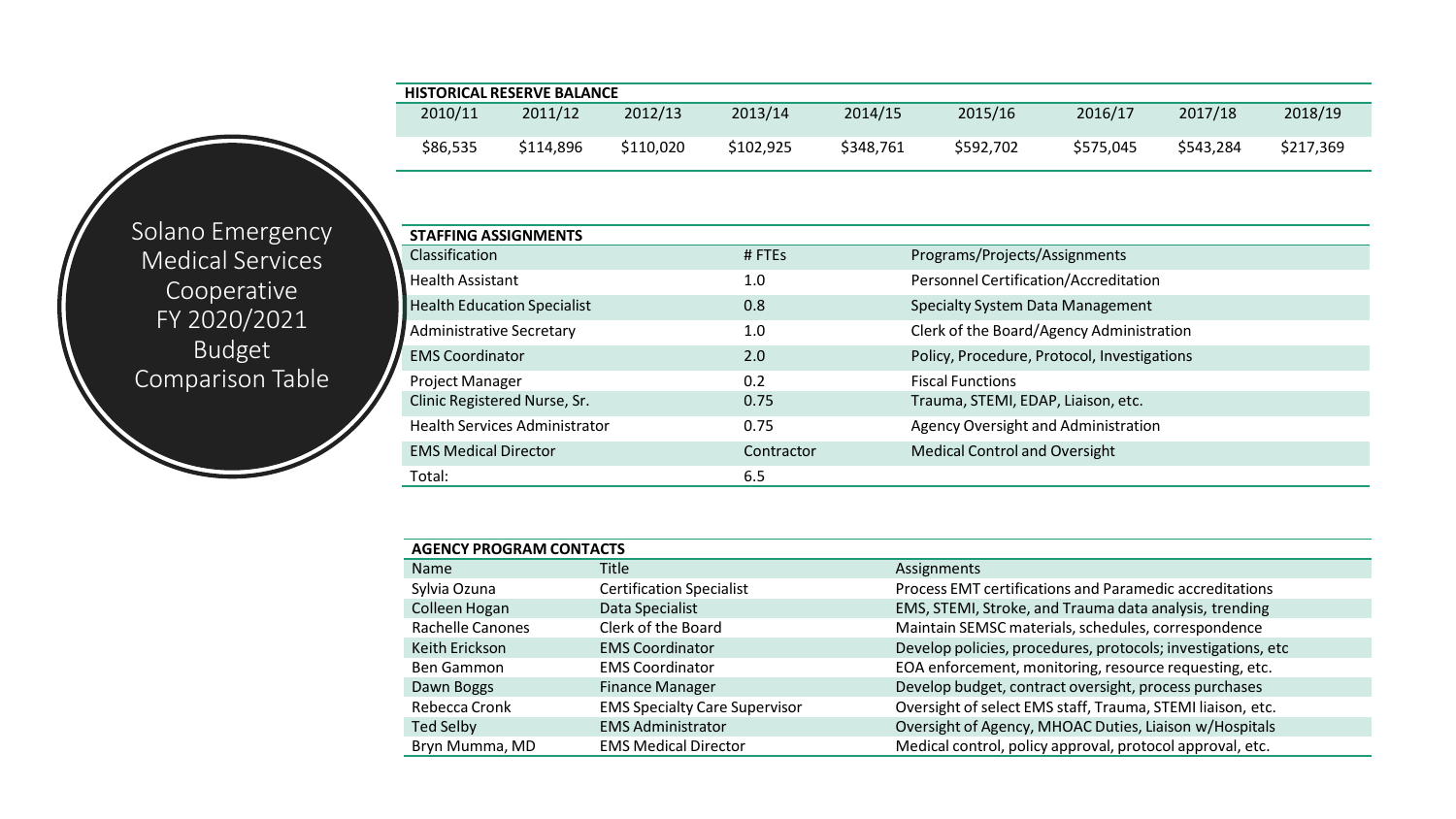## **PERSONNEL & PROGRAM TIMELINE**

 $\equiv$  #FTE SEMSC  $\equiv$  #FTE County  $\equiv$  #FTE Total



| 18<br>16<br>14<br>12<br>$\frac{12}{4}$ $\frac{10}{8}$<br>8<br>6<br>4<br>$\overline{2}$<br>0 | 16<br>Ξ<br>10<br>6<br>Ξ | 16<br>10<br>6 | 16<br>10<br>6 | 16<br>10<br>6 | 12.7<br>$6.7_{6}$ | 11.95<br>6.95<br>≣<br>5     | 10<br>6<br>4 | 10.75<br>6.75<br>▤<br>4 | 11<br>⇁<br>4 | 11.35<br>7.35<br>4 | 10.5<br>6.5<br>E<br>4 |
|---------------------------------------------------------------------------------------------|-------------------------|---------------|---------------|---------------|-------------------|-----------------------------|--------------|-------------------------|--------------|--------------------|-----------------------|
|                                                                                             | 10/11                   | 11/12         | 12/13         | 13/14         | 14/15             | 15/16<br><b>Fiscal Year</b> | 16/17        | 17/18                   | 18/19        | 19/20              | 20/21                 |

| Program             | Fiscal Year |       |       |       |       |       |       |       |       |       |       |
|---------------------|-------------|-------|-------|-------|-------|-------|-------|-------|-------|-------|-------|
|                     | 10/11       | 11/12 | 12/13 | 13/14 | 14/15 | 15/16 | 16/17 | 17/18 | 18/19 | 19/20 | 20/21 |
| Trauma              |             |       |       |       |       |       |       |       |       |       |       |
| <b>STEMI</b>        |             |       |       |       |       |       |       |       |       |       |       |
| <b>EDAP</b>         |             |       |       |       |       |       |       |       |       |       |       |
| <b>MRC</b>          |             |       |       |       |       |       |       |       |       |       |       |
| <b>STEER</b>        |             |       |       |       |       |       |       |       |       |       |       |
| <b>Stroke</b>       |             |       |       |       |       |       |       |       |       |       |       |
| <b>Marin County</b> |             |       |       |       |       |       |       |       |       |       |       |
| <b>Yolo County</b>  |             |       |       |       |       |       |       |       |       |       |       |
| ALS-RN              |             |       |       |       |       |       |       |       |       |       |       |
| CCT/SCT             |             |       |       |       |       |       |       |       |       |       |       |